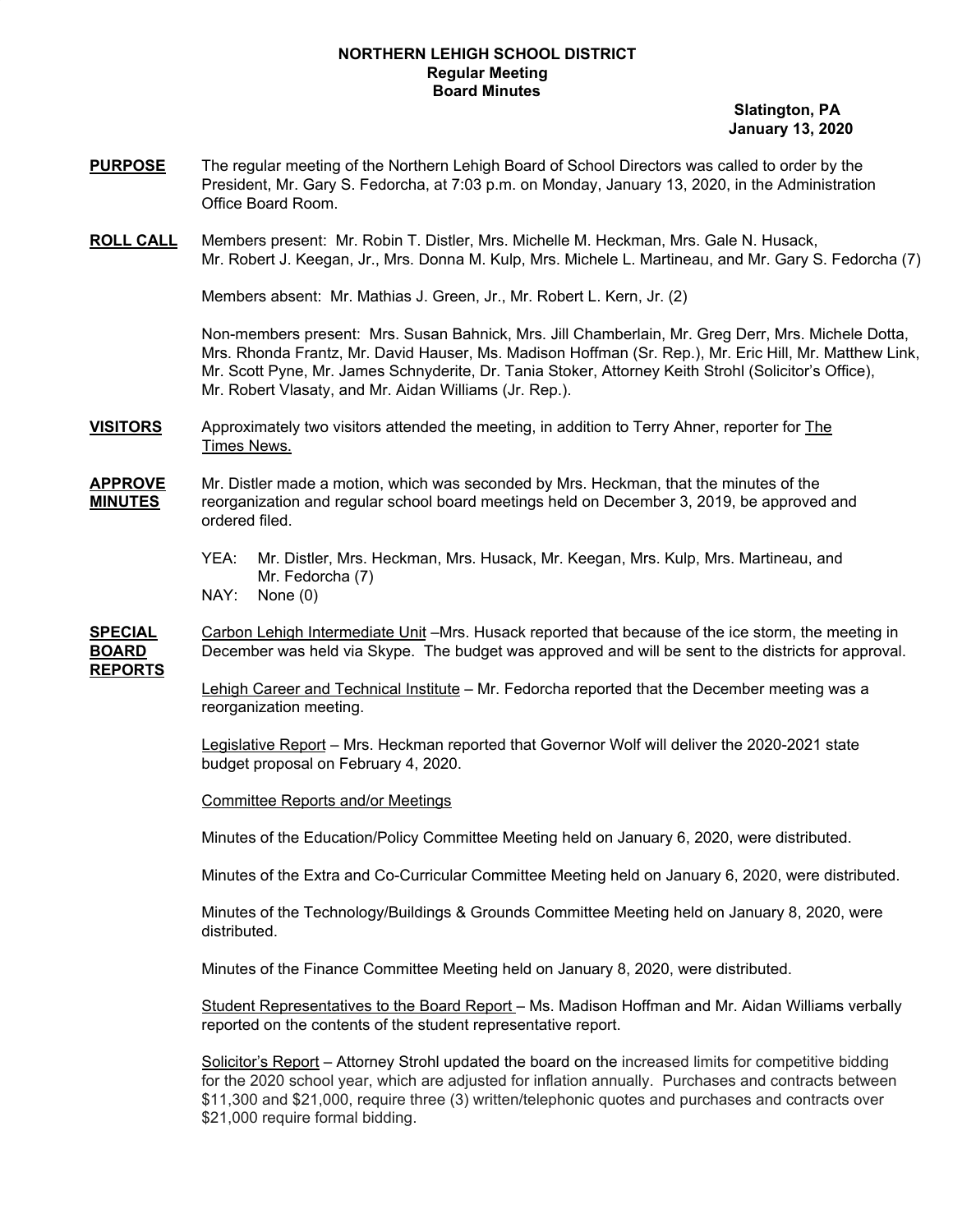**SPECIAL** Business Manager's Report – Mrs. Frantz reported that each board member received a copy of the **BOARD** audit report for the fiscal year ending June 30, 2019. There were two minor findings which have **REPORTS** been corrected. The report will be on the February board agenda for approval. Mrs. Frantz reported **(cont.)** that as required, the reports were filed prior to the due date for the post issuance compliance procedures.

> Assistant to the Superintendent Report – Dr. Tania Stoker gave an overview of the Future Ready PA Index and the collection of indicators that illustrate academic proficiency, on-track progress, and college and career readiness - helping to demonstrate how schools are doing in preparing students for post secondary success. The administrator of each building gave an overview of the scores for their building for the 2018-2019 school year. The high school has received the designation of Targeted Support and Improvement for its special education population, which is the first time the state is assigning that designation to schools. The focus at the high school will be on ELA achievement and growth for students with disabilities. This will be accomplished through replacement math courses, implementation of Xello for college and career readiness; improved attendance, discipline and SWPBIS practices; creating a trauma-informed staff; and a more supportive transition from middle school to the high school.

> Mrs. Kulp questioned whether we have looked at the curriculum successful districts are utilizing. Dr. Stoker answered that we are looking at Eureka Math and Pearson's Envision curriculum for K-8 to see which product is best for Northern Lehigh. Mrs. Heckman asked if there is going to be a pilot program for Middle School Science. Dr. Stoker answered that curriculum programs are on a five year cycle. They are looking at Math this year and the Science curriculum is scheduled for two years out, but we could potentially be piloting a program the year before.

Dr. Stoker announced that last summer we had a few teachers participate in Teacher in the Workplace where the teachers explored companies in the Lehigh Valley and the careers they offer. This year,

we wrote the grant for our district, and we were successful in being awarded \$25,000.00, which will allow us to have approximately 25 teachers go out into the workplace, create a database to share with their colleagues and students to explore possible internships and career pathways. We will also have field trips to the businesses. In the secondary campuses, we have career caravan days where students get to hear about a variety of careers. Also with this grant, we will be having our first career fair at the High School. Mr. Link congratulated Dr. Stoker on writing the grant. We were one of three districts in the Lehigh Valley to receive that grant and one in about 92 in the whole state.

In honor of school board recognition month, books were donated on behalf of each director, and will be placed in each library in the district. The librarians have invited the directors to visit the library to see where their book is located.

Dr. Stoker announced that on the back wall is new artwork from Peters Elementary students. Dr. Stoker thanked Mrs. Mary Frank for die cutting the letters showcasing the artwork.

Superintendent's Report - Mr. Link announced that this month is school board recognition month. Mr. Link stated that our nine school directors have been chosen by the community to represent residents' wishes and desires for the young people who attend our schools. They are required to make difficult decisions related to budget, curriculum, safety and security and ensuring our students are most prepared to leave our schools and be contributing members of our local and evermore increasingly global society. Mr. Link thanked each director for keeping the best interests of our students, staff, administration, and community as the guiding light in their decision making and for the guidance given each day. In addition to the books, a cupcake was given to each director as appreciation for their service.

Mr. Link presented Mr. Robin Distler, board Vice President, with a certificate recognizing him for eight (8) years of service.

Mr. Link announced that Mr. Gary Fedorcha was elected Chairperson to the Joint Operating Committee for LCTI.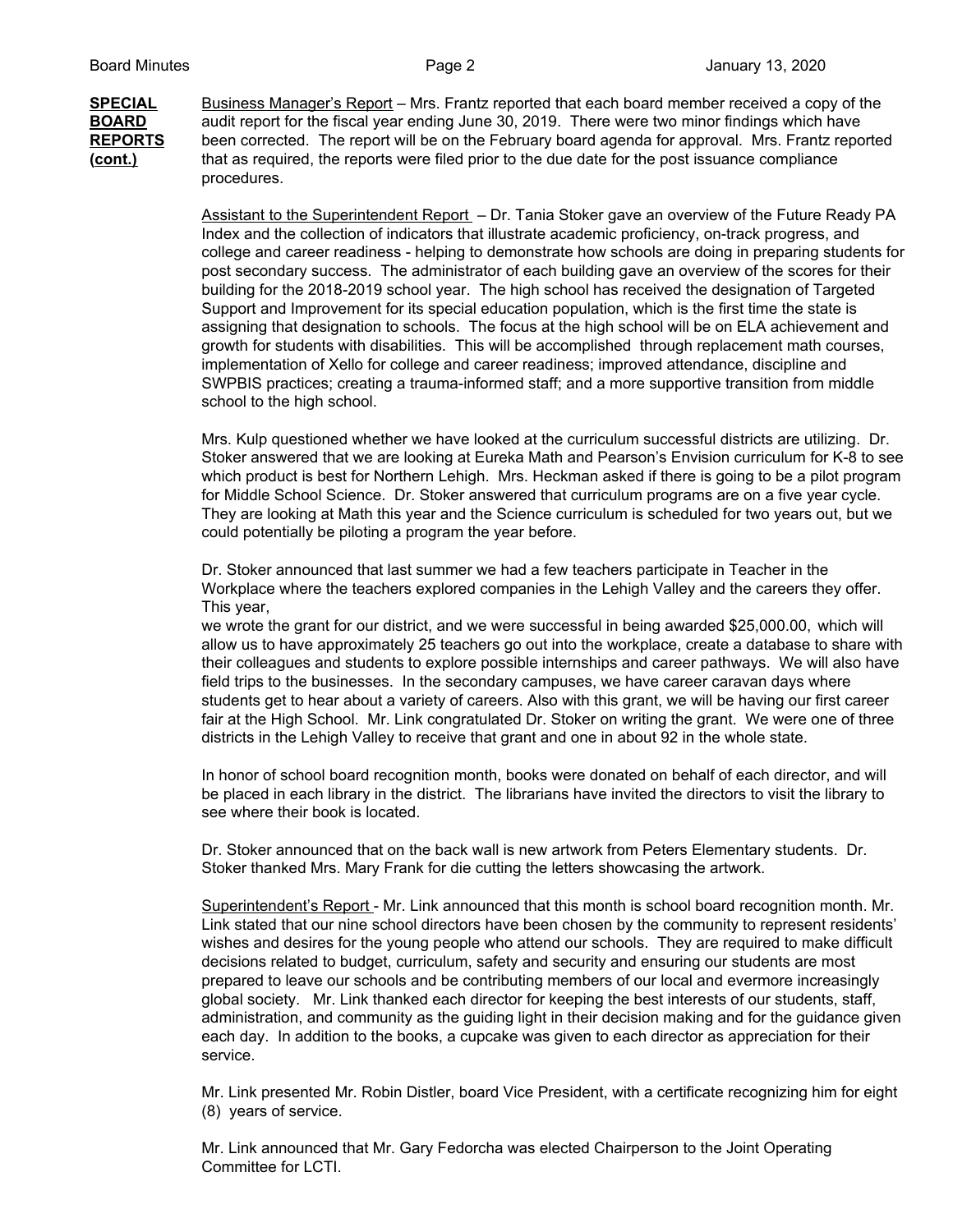Mr. Link reminded the school board directors to turn in their ethics form to Mrs. Frantz. Mr. Fedorcha reported that an executive session was held prior to tonight's meeting to discuss personnel issues.

- **PERSONNEL** Mrs. Kulp made a motion, which was seconded by Mrs. Martineau, that the Board of Education approves the following personnel items:
- Resignation Accept the resignation of Kathy Showak from her position as a High School Paraprofessional, K. Showak effective January 21, 2020.

Accept the resignation of Andrea Sicora from her position as Paraprofessional at Slatington A.Sicora Elementary School, effective at the end of the work day on December 13, 2019.

S. Yesik Accept the resignation of Susan Yesik from her position as Peters Elementary Cafeteria Monitor, effective the end of the work day November 20, 2019.

Rescind Rescind the appointment of Anthony Staivecki from his position as High School Cafeteria/Hall Appointment Monitor due to lack of attendance.

| Appointment<br>Instructional | Mariel Cordero-Ledesma<br>Assignment:                                                   | Long Term Substitute<br>High School Spanish Teacher replacing an employee on                                                                                               |  |
|------------------------------|-----------------------------------------------------------------------------------------|----------------------------------------------------------------------------------------------------------------------------------------------------------------------------|--|
|                              | Salary:                                                                                 | a family medical leave of absence.<br>Substitute Teacher Rate Days 1-30; Day 31 and beyond<br>\$49,750 Prorated (Step 1 Bachelors on the 2019-2020 CBA<br>Salary Schedule) |  |
|                              | Effective:                                                                              | December 16, 2019                                                                                                                                                          |  |
|                              | <b>Termination Date:</b>                                                                | End of the 2019-2020 school year                                                                                                                                           |  |
| Appointment                  | Kristin Garrison*                                                                       |                                                                                                                                                                            |  |
| Non-Instruct-                | Assignment:                                                                             | Peters Elementary School Cafeteria Monitor                                                                                                                                 |  |
| ional                        | Salary:                                                                                 | \$11.48 Per Hour, Monday-Friday, 2 Hours Per Day, 5 Days<br>per Week/180 Student Days a school year                                                                        |  |
|                              | Effective:                                                                              | January 6, 2020                                                                                                                                                            |  |
|                              | *60 Working Day Probationary period                                                     |                                                                                                                                                                            |  |
|                              | Jessica Ortiz*                                                                          |                                                                                                                                                                            |  |
|                              | Assignment:                                                                             | Slatington Elementary School Paraprofessional                                                                                                                              |  |
|                              | Salary:                                                                                 | \$12.58 Per Hour, Monday-Friday, 5 3⁄4 Hours Per Day, 5<br>Days per Week/180 Student Days a school year                                                                    |  |
|                              | Effective:                                                                              | January 21, 2020                                                                                                                                                           |  |
|                              | *60 Working Day Probationary period                                                     |                                                                                                                                                                            |  |
|                              | Nicole Scott*                                                                           |                                                                                                                                                                            |  |
|                              | Assignment:                                                                             | Slatington Elementary School Paraprofessional                                                                                                                              |  |
|                              | Salary:                                                                                 | \$12.58 Per Hour, Monday-Friday, 5 3⁄4 Hours Per Day, 5                                                                                                                    |  |
|                              |                                                                                         | Days per Week/180 Student Days a school year                                                                                                                               |  |
|                              | Effective:                                                                              | January 21, 2020                                                                                                                                                           |  |
|                              | *60 Working Day Probationary period<br>*Pending Verification of Missing Personnel Items |                                                                                                                                                                            |  |
|                              | Julianne Staskowski*                                                                    |                                                                                                                                                                            |  |
|                              | Assignment:                                                                             | High School Cafeteria/Hall Monitor                                                                                                                                         |  |
|                              | Salary:                                                                                 | \$11.48 Per Hour, Monday-Friday, 4 Hours Per Day, 5 Days                                                                                                                   |  |
|                              |                                                                                         | per Week/180 Student Days a school year                                                                                                                                    |  |

Effective: January 14, 2020 **\*60 Working Day Probationary period \*Pending Verification of Missing Personnel Items**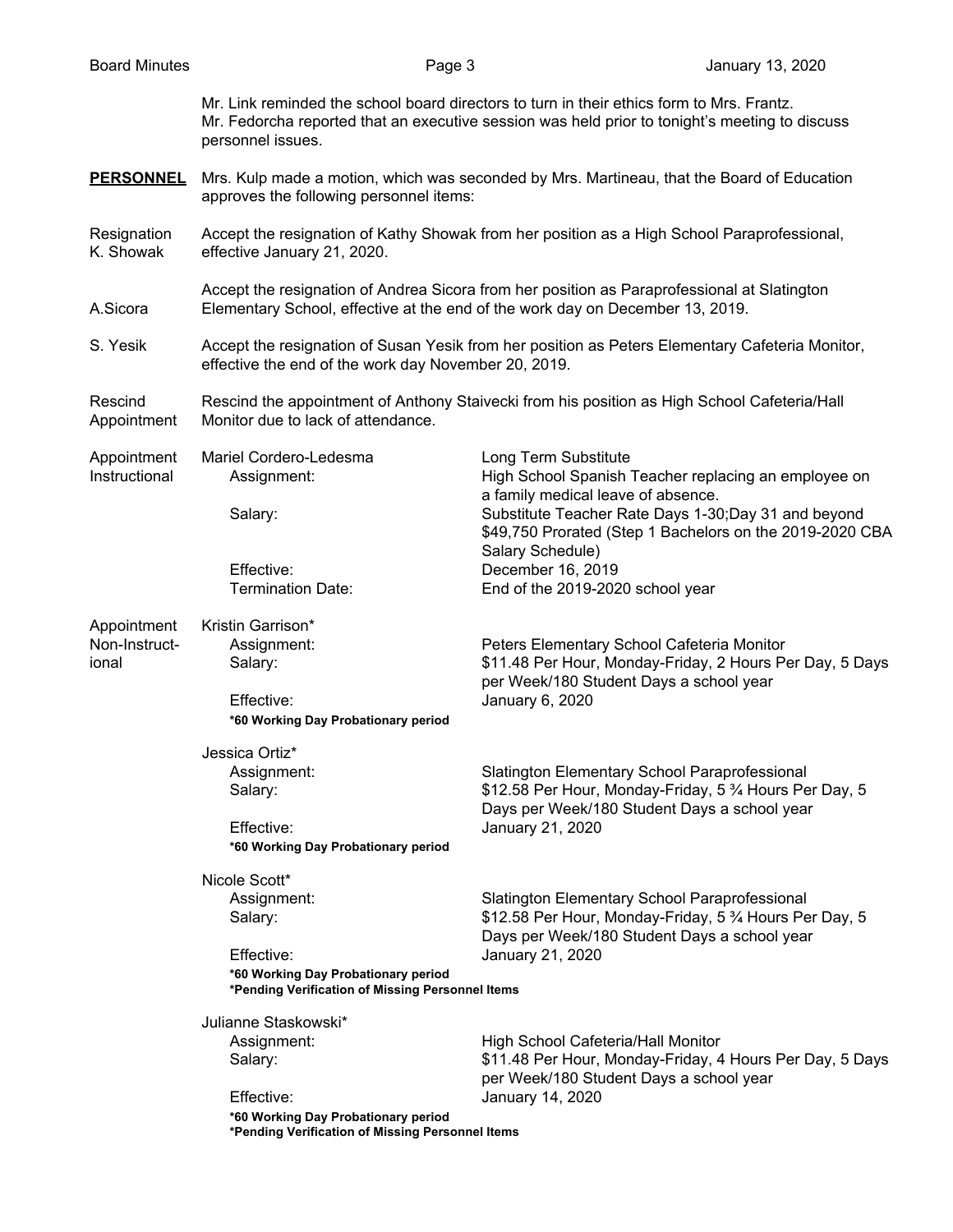**PERSONNEL** Approve the request of employee #7270 to take a family medical leave of absence for the birth of a

**(cont)** child, beginning on or about May 9, 2020. Employee is requesting to use accumulated sick days. Family Upon exhaustion of eligible days, employee is requesting a family medical leave of absence. Leave Employee plans to return to her position at the beginning of the 2020-2021 school year. Unpaid Approve the request of employee #7037 to take a medical leave of absence for her own medical Leave reasons beginning on or about January 2, 2020. Employee will use all accumulated sick/personal days, and then begin an unpaid leave of absence on or about January 23, 2020. Employee plans to return to her position upon release from her physician on or about March 23, 2020. Brandywine Motion to approve the following bus drivers from Brandywine Transportation to transport Northern Transportation Lehigh School District students for the 2019-2020 school year: Bus Drivers Marie Christen Marian May Patricia Keith **Amy Shrout** William Larrison Permanent Approve the following individual as District Wide permanent substitute teacher for the 2019-2020 Substitute school year. She will be paid a daily per diem rate of \$120 and will receive district health benefits Teacher according to the Affordable Care Act regulations with co-payment amounts equivalent to that of district personnel. Valarie Marks Professional According to Article II – 1108, subsection (b) of the School Code: "a temporary professional Contracts employee, initially employed by a school district on or after June 30, 1996, whose work has been certified by the district superintendent to the secretary of the school district, during the last four (4) months of the third year of such service, as being satisfactory, shall thereafter be a "professional employee" within the meaning of this article." Therefore, it is recommended to approve "professional employee" status as per the school code for the following teachers who have satisfactorily completed three years of service to the Northern Lehigh School District: Tayler Urban Game Workers Motion to appoint the following list of people as Game Workers for the 2019-2020 school year. 2019-2020 workers consist of ticket sellers and takers, game announcers, scoreboard operators, timers, field judges and scorekeepers. Rate of pay is consistent with the rates approved on the 2019-2020 Supplemental Personnel Salary Schedule: Terry Bowman **Alden Farber** Alden Farber Jeff Miller Todd Herzog Jason Reinhard Co-Curricular Joshua Hamm Assistant Baseball Coach Volunteers Danielle Hoffman\* Assistant Girls' Basketball Coach 2019-2020 **\*Pending Verification of Missing Personnel Items** Substitute- Motion to approve the appointment of the following individual as a substitute secretary for the Non- Instruct- 2019-2020 school year at the 2019-2020 substitute rates as approved on the Supplementary ional Personnel Salary Schedule: Dawn Tulio YEA: Mr. Distler, Mrs. Heckman, Mrs. Husack, Mr. Keegan, Mrs. Kulp, Mrs. Martineau, and Mr. Fedorcha (7) NAY: None (0)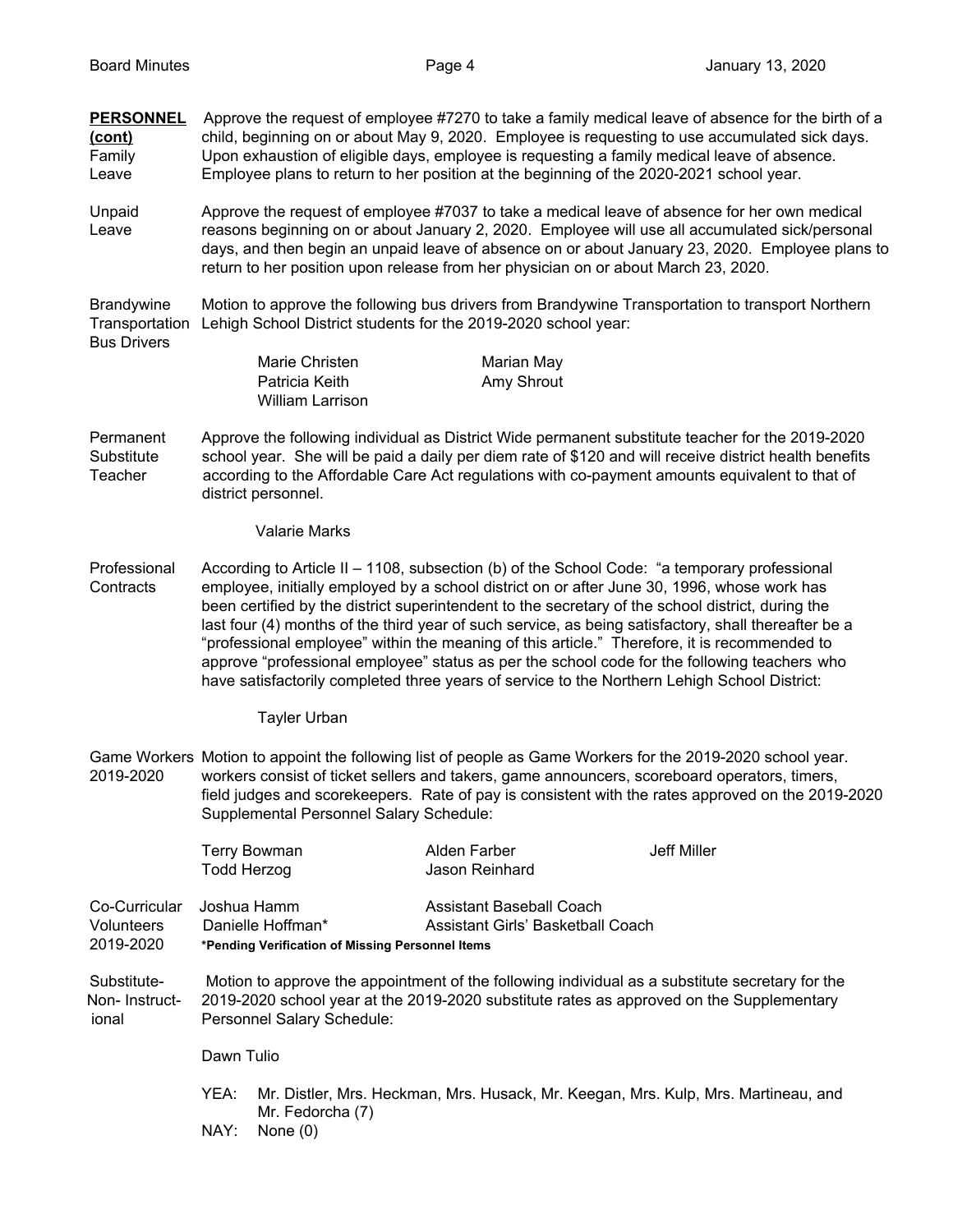| <b>POLICY</b>                                                                               | Mrs. Heckman made a motion, which was seconded by Mrs. Martineau, that the Board of Education<br>approves the following policy items:                                                                                                                                                                                                |  |
|---------------------------------------------------------------------------------------------|--------------------------------------------------------------------------------------------------------------------------------------------------------------------------------------------------------------------------------------------------------------------------------------------------------------------------------------|--|
| <b>Board Policy</b><br>First<br>Reading                                                     | Approve school board policy #220 - Pupils - Student Expression/Distribution and Posting of Materials,<br>as presented after first reading.                                                                                                                                                                                           |  |
|                                                                                             | Approve school board policy #333 - Employees - Professional Development, as presented after first<br>reading.                                                                                                                                                                                                                        |  |
|                                                                                             | YEA:<br>Mr. Distler, Mrs. Heckman, Mrs. Husack, Mr. Keegan, Mrs. Kulp, Mrs. Martineau, and<br>Mr. Fedorcha (7)<br>NAY:<br>None $(0)$                                                                                                                                                                                                 |  |
| <b>CONFER-</b><br><b>ENCES</b>                                                              | Mrs. Martineau made a motion, which was seconded by Mr. Distler, that the Board of Education<br>approves the following conferences:                                                                                                                                                                                                  |  |
|                                                                                             | Michele Dotta - PDE Conference 2020 Making a Difference: Educational Practices that Work! - March<br>9-11, 2020 - Hershey Lodge & Convention Center - Hershey, PA - Registration: \$195.00; Lodging:<br>\$299.70; Meals: \$115.00, Travel: \$90.28 - Total Approximate Cost: \$699.98 - Funding: Special<br><b>Education Budget.</b> |  |
|                                                                                             | Matthew Link - 2020 PASA Annual Global Professional Development Scholarship - July 12 -<br>21, 2020 - Davos, Switzerland and Northern Italy; Funding is through the PASA and Educational<br>Tours<br>Scholarship. There is no cost to the district.                                                                                  |  |
|                                                                                             | Nicole Nightlinger - PDE Conference 2020 Making a Difference: Educational Practices that Work! -<br>March 9-11, 2020 - Hershey Lodge & Convention Center - Hershey, PA - Registration: \$195.00;<br>Meals: \$115.00 - Total Approximate Cost: \$310.00 - Funding: Special Education Budget.                                          |  |
|                                                                                             | YEA:<br>Mr. Distler, Mrs. Heckman, Mrs. Husack, Mr. Keegan, Mrs. Kulp, Mrs. Martineau, and<br>Mr. Fedorcha (7)<br>NAY:<br>None $(0)$                                                                                                                                                                                                 |  |
|                                                                                             | Mrs. Kulp congratulated Mr. Link on receiving the PASA scholarship to Italy and Switzerland. Mr. Link<br>is one of three chosen from the state, and we are proud to have him representing Northern Lehigh.                                                                                                                           |  |
| <b>NEW</b><br><b>BUSINESS</b>                                                               | Mr. Distler made a motion, which was seconded by Mrs. Heckman, that the Board of Education approves<br>the following New Business Item:                                                                                                                                                                                              |  |
| Resolution<br>for School<br><b>Board Director</b><br>Recognition<br>Month -<br>January 2020 | <b>WHEREAS, the role of locally elected school officials has served the Commonwealth</b><br>of Pennsylvania and local communities in meeting the needs of public education since the<br>passage of the Free School Act in 1834; and                                                                                                  |  |
|                                                                                             | <b>WHEREAS</b> , these local boards have discharged their responsibilities to public education<br>in a manner which has placed public education in the forefront of our educational systems; and                                                                                                                                     |  |
|                                                                                             | <b>WHEREAS, locally elected officials have distinguished themselves and their communities in</b><br>this non-paid, volunteer public service commitment; and                                                                                                                                                                          |  |
|                                                                                             |                                                                                                                                                                                                                                                                                                                                      |  |

**WHEREAS**, the contributions of these men and women who serve on the Northern Lehigh Board of School Directors: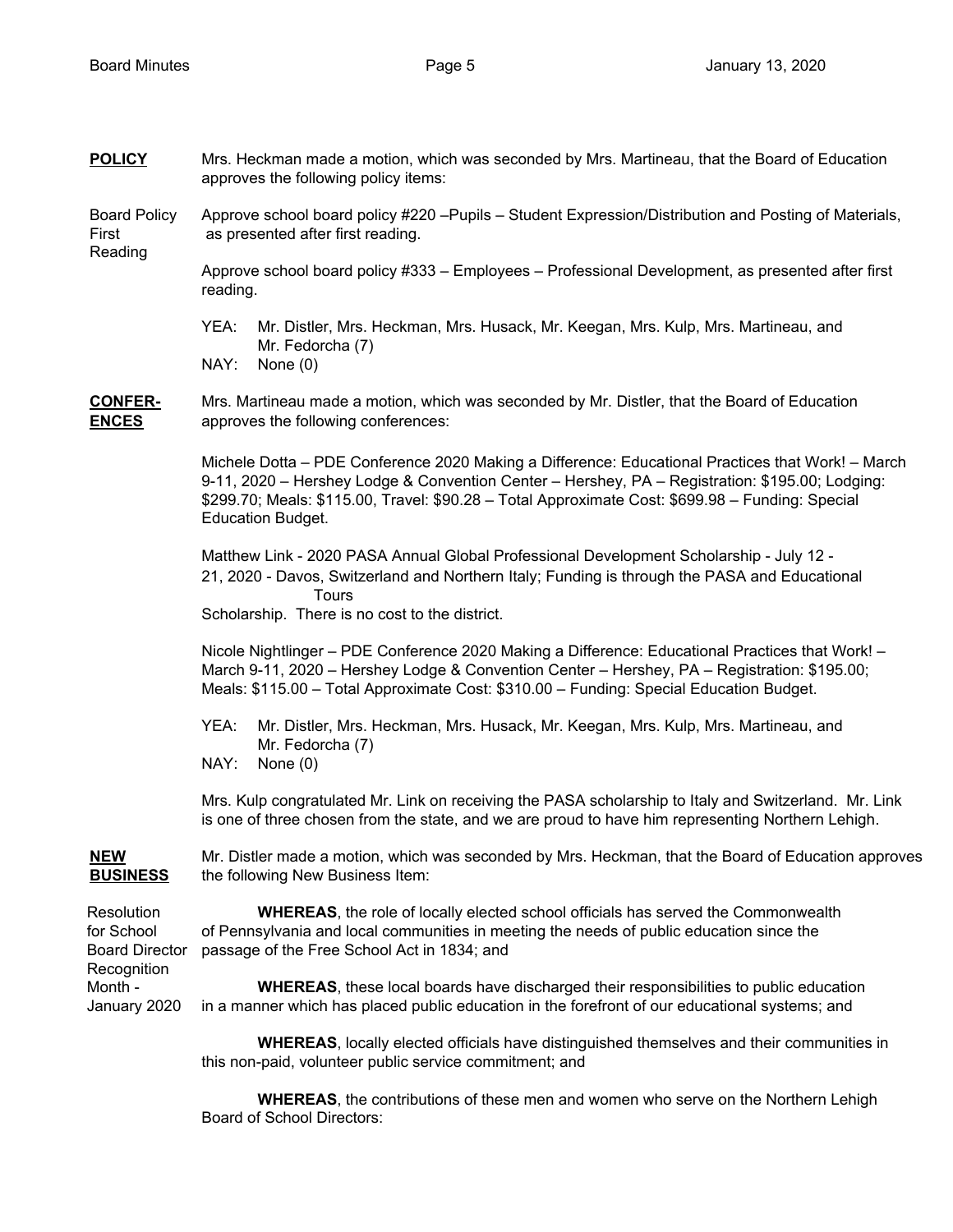| NEW             |
|-----------------|
| <b>BUSINESS</b> |
| (cont.)         |

**Robin T. Distler** Gary S. Fedorcha Mathias J. Green, Jr. Michelle M. Heckman Gale N. Husack Robert J. Keegan, Jr. Robert L. Kern, Jr. Donna M. Kulp Michele L. Martineau

should be recognized and appreciated by those who benefit from the workings of our public school system;

**NOW THEREFORE BE IT RESOLVED** that the Board of Directors of the Pennsylvania School Boards Association hereby proclaims the month of January as School Director Recognition Month in this commonwealth; and

**FURTHER RESOLVE** that this proclamation be communicated to all school districts, school officials and local communities in a planned program which brings visibility and awareness of the role of locally elected school officials to the citizenry of this commonwealth.

- YEA: Mr. Distler, Mrs. Heckman, Mrs. Husack, Mr. Keegan, Mrs. Kulp, Mrs. Martineau, and Mr. Fedorcha (7)
- NAY: None (0)

Mr. Fedorcha thanked all the board members for their service and he looks forward to working with everyone in the upcoming year.

- **FINANCIAL** Mr. Keegan made a motion, which was seconded by Mr. Distler, that the Board of Education approves the following financial items:
- Financial Approve the Following Financial Reports: Reports General Fund Account months of November & December, 2019 NLMS Student Activities Account months of November & December, 2019 NLHS Student Activities and Scholarship Account months of November & December, 2019 NLHS Student Activities/Clubs Account months of July - November, 2019 Capital Construction Fund months of November & December, 2019 Cafeteria Fund months of November & December, 2019
- List of Approve the Following List of Bills: Bills General Fund months of December, 2019 & January, 2020 Cafeteria Fund months of December, 2019 and January, 2020

Per Capita Approve abatement/exoneration requests of per capita taxes, for the residents that fall within Abatements/ the guidelines, as presented. Exonerations

DeSales Approve to enter into an agreement with The DeSales Partners in Education Consortium which Agreement will afford professional staff the opportunity to take graduate courses at DeSales University at state approved tuition rates.

Resignation Accept the resignation of Reta Stein as Slatington tax collector, effective December 31, 2019. R. Stein Tax Collector

Gwyneth Jones Approve the resolution to appoint Gwyneth Jones as Slatington tax collector, effective January 1, 2020, Tax Collector due to the resignation of Reta Stein.